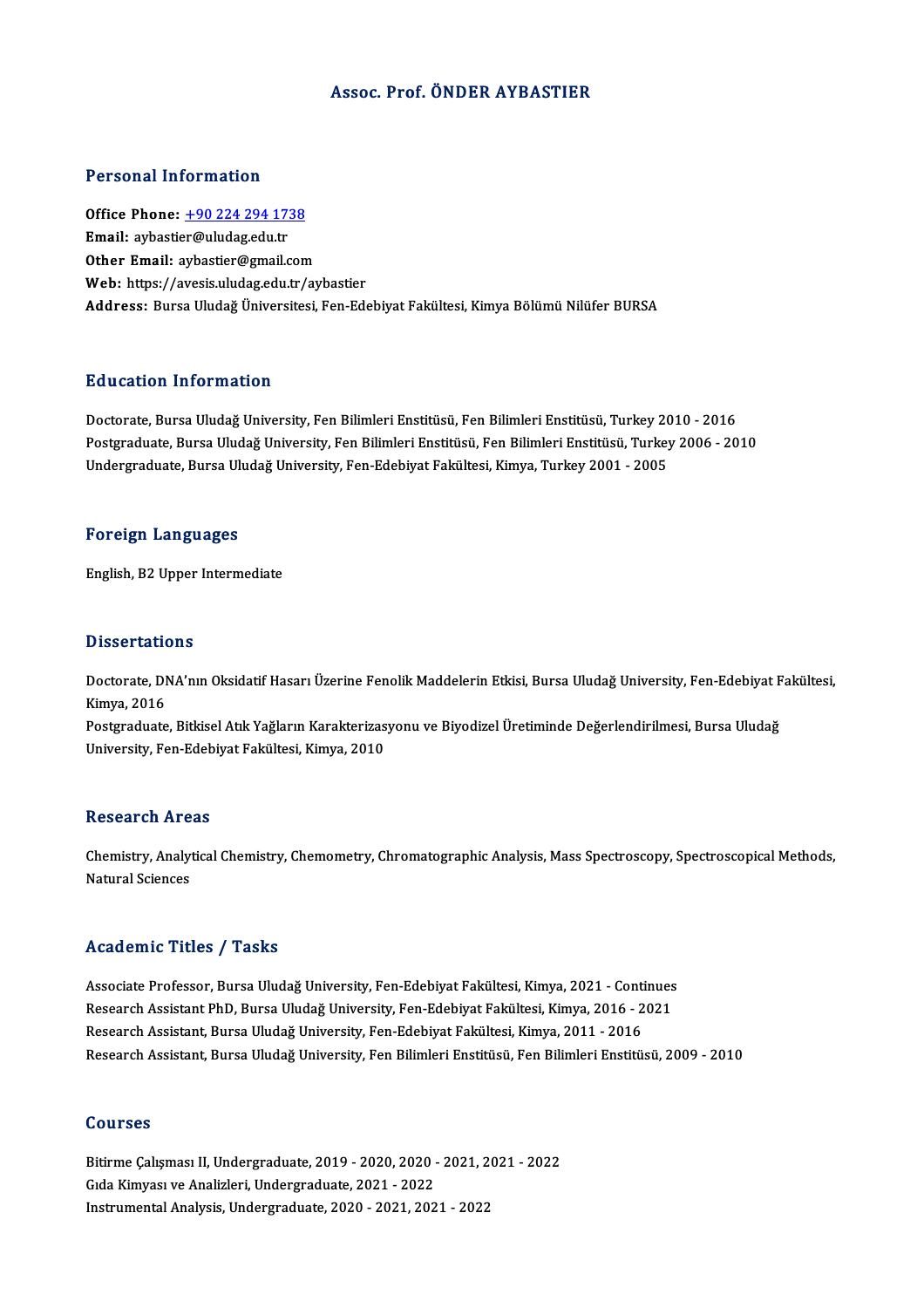Bitirme Çalışması I, Undergraduate, 2019 - 2020, 2020 - 2021, 2021 - 2022<br>Instrumental Analysis Laberstery, Undergraduate, 2019, 2020, 2020, 2022 Bitirme Çalışması I, Undergraduate, 2019 - 2020, 2020 - 2021, 2021 - 2022<br>Instrumental Analysis Laboratory , Undergraduate, 2019 - 2020, 2020 - 2021<br>Canel Kimya, Undergraduate, 2019, ... 2010 Bitirme Çalışması I, Undergraduate, 2019 -<br>Instrumental Analysis Laboratory , Underg<br>Genel Kimya, Undergraduate, 2018 - 2019

# Genel Kimya, Undergraduate, 2018 - 2019<br>Articles Published in Journals That Entered SCI, SSCI and AHCI Indexes

rticles Published in Journals That Entered SCI, SSCI and AHCI Indexes<br>I. Optimization and validation of ultrasensitive GC–MS/MS method tomeasure oxidatively induced DNA<br>damage products and rele of antioxidants in exidation ded Tublished in Journals That Enter on 991, 9991 and 11191<br>Optimization and validation of ultrasensitive GC–MS/MS method to<br>damage products and role ofantioxidants in oxidation mechanism Optimization and va<br>damage products al<br>Aybastıer Ö., Demir C.<br>Journal Of Pharmageu damage products and role ofantioxidants in oxidation mechanism<br>Aybastier Ö., Demir C.<br>Journal Of Pharmaceutical And Biomedical Analysis, vol.200, pp.1-9, 2021 (Journal Indexed in SCI)

Aybastier Ö., Demir C.<br>Journal Of Pharmaceutical And Biomedical Analysis, vol.200, pp.1-9, 2021 (Journal Indexed in SCI)<br>II. Efficacy of methanol-water extract of Inula helenium root against oxidative DNA damage<br>Aybastion Journal Of P<br>**Efficacy of**<br>Aybastıer Ö.<br>Journal of T Efficacy of methanol-water extract of Inula helenium root against oxidative DNA damage<br>Aybastıer Ö.<br>Journal of Traditional Chinese Medicine, vol.41, no.2, pp.293-300, 2021 (Journal Indexed in SCI Expanded)<br>The Antisenser E

Journal of Traditional Chinese Medicine, vol.41, no.2, pp.293-300, 2021 (Journal Indexed in SCI Expanded)

- Aybastıer Ö.<br>Journal of Traditional Chinese Medicine, vol.41, no.2, pp.293-300, 2021 (Journal Indexed in SCI Expanded)<br>III. The Anticancer Effect of <i>Inula viscosa</i> Methanol Extract by miRNAs' Re-regulation: An<br><i>in The Anticancer Effect of <i>Inula viscosa</i> Methanol Extract by m<br><i>in vitro</i> Study on Human Malignant Melanoma Cells.<br>Colak D.K., Egeli Ü., Eryilmaz I. E., Aybastier O., Malyer H., Cecener G., Tunca B.<br>Nutrition and <i>in vitro</i> Study on Human Malignant Melanom:<br>Colak D. K. , Egeli Ü., Eryilmaz I. E. , Aybastier O., Malyer H., Ce<br>Nutrition and cancer, pp.1-14, 2021 (Journal Indexed in SCI)<br>Study of the Ability of Lutein and Neoven
- Nutrition and cancer, pp.1-14, 2021 (Journal Indexed in SCI)<br>IV. Study of the Ability of Lutein and Neoxanthin as Standards and in the Extract ofChlamydomonas Nutrition and cancer, pp.1-14, 2021 (Journal Indexed in SCI)<br>Study of the Ability of Lutein and Neoxanthin as Standards and in the Extract ofChlamydomonas<br>reinhardtiito Prevent Oxidatively Induced DNA Base Damage Using Ult Study of the Ability of Lutein and Neoxanthin as<br>reinhardtiito Prevent Oxidatively Induced DNA<br>Sahin S., Aybastier Ö., Dawbaa S., Karkar B., Çakmak T.<br>CHROMATOCRARHIA vol 82 no 8 np 919 926 2020 ( reinhardtiito Prevent Oxidatively Induced DNA Base Damage Using U<br>Sahin S., Aybastier Ö., Dawbaa S., Karkar B., Çakmak T.<br>CHROMATOGRAPHIA, vol.83, no.8, pp.919-926, 2020 (Journal Indexed in SCI)<br>Quantification of DNA damag Sahin S., Aybastier Ö., Dawbaa S., Karkar B., Çakmak T.<br>CHROMATOGRAPHIA, vol.83, no.8, pp.919-926, 2020 (Journal Indexed in SCI)<br>V. Quantification of DNA damage products by gas chromatography tandem mass spectrometry i

- CHROMATOGRAPHIA, vol.83, no.8, pp.919-926, 2020 (Journal Indexed in SCI)<br>Quantification of DNA damage products by gas chromatography tandem mass spectrome<br>cell lines and prevention effect of thyme antioxidants on oxidative Quantification of DNA damage products by gas chrom<br>cell lines and prevention effect of thyme antioxidants<br>Aybastıer Ö., Dawbaa S., Demir C., Akgun O., Ulukaya E., Arı F.<br>MUTATION PESEARCH EUNDAMENTAL AND MOLECULAR M cell lines and prevention effect of thyme antioxidants on oxidative induced DNA damage<br>Aybastıer Ö., Dawbaa S., Demir C., Akgun O., Ulukaya E., Arı F.<br>MUTATION RESEARCH-FUNDAMENTAL AND MOLECULAR MECHANISMS OF MUTAGENESIS, Aybastıer Ö., Dawbaa S., Demir C., Akgun O., Ulukaya E., Arı F.<br>MUTATION RESEARCH-FUNDAMENTAL AND MOLECULAR MECHANISMS OF MUTAGENESIS, vol.808, pp.1-9<br>(Journal Indexed in SCI)<br>VI. Investigation of antioxidant ability o MUTATION RESEARCH-FUNDAMENTAL AND MOLECULAR MECHANISMS OF MUTAGENESIS, vol.808, pp.1-9<br>(Journal Indexed in SCI)<br>VI. Investigation of antioxidant ability of grape seeds extract to prevent oxidatively induced DNA<br>damage by g
- damage by gas chromatography-tandem mass spectrometry AybastıerÖ.,Dawbaa S.,Demir C. damage by gas chromatography-tandem mass spectrometry<br>Aybastier Ö., Dawbaa S., Demir C.<br>JOURNAL OF CHROMATOGRAPHY B-ANALYTICAL TECHNOLOGIES IN THE BIOMEDICAL AND LIFE SCIENCES,<br>vol.1.072, pp.228, 225, 2018 (Journal Indoved Aybastıer Ö., Dawbaa S., Demir C.<br>JOURNAL OF CHROMATOGRAPHY B-ANALYTICAL TE<br>vol.1072, pp.328-335, 2018 (Journal Indexed in SCI)<br>Illtresensitive determination of DNA exidation JOURNAL OF CHROMATOGRAPHY B-ANALYTICAL TECHNOLOGIES IN THE BIOMEDICAL AND LIFE SCIENCE<br>vol.1072, pp.328-335, 2018 (Journal Indexed in SCI)<br>VII. Ultrasensitive determination of DNA oxidation products by gas chromatography-t
- vol.1072, pp.328-335, 2018 (Journal Indexed in SCI)<br>Ultrasensitive determination of DNA oxidation products by gas chromatography-<br>spectrometry and the role of antioxidants in the prevention of oxidative damage<br>Paubes S. Ay Ultrasensitive determination<br>spectrometry and the role of<br>Dawbaa S., Aybastıer Ö., Demir C.<br>JOUPMAL OF CHROMATOCRAPHY spectrometry and the role of antioxidants in the prevention of oxidative damage<br>Dawbaa S., Aybastier Ö., Demir C.<br>JOURNAL OF CHROMATOGRAPHY B-ANALYTICAL TECHNOLOGIES IN THE BIOMEDICAL AND LIFE SCIENCES,<br>vol.1051, pp.84.91. Dawbaa S., Aybastıer Ö., Demir C.<br>JOURNAL OF CHROMATOGRAPHY B-ANALYTICAL<br>vol.1051, pp.84-91, 2017 (Journal Indexed in SCI)<br>Ontimization of Illtrasonic Assisted Extrastic
- vol.1051, pp.84-91, 2017 (Journal Indexed in SCI)<br>VIII. Optimization of Ultrasonic-Assisted Extraction of Quercetin and Cyanidin from Pyracantha Coccinea vol.1051, pp.84-91, 2017 (Journal Indexed in SCI)<br>Optimization of Ultrasonic-Assisted Extraction<br>and Their Scavenging Effect on Free Radicals<br>Sabin S. Aybastar Ö. Damir C **Optimization of Ultrasonic-<br>and Their Scavenging Effec<br>Sahin S., Aybastıer Ö., Demir C.<br>JOUPMAL OF FOOD PIOCHEMI** and Their Scavenging Effect on Free Radicals<br>Sahin S., Aybastier Ö., Demir C.<br>JOURNAL OF FOOD BIOCHEMISTRY, vol.40, no.4, pp.472-479, 2016 (Journal Indexed in SCI)<br>Immebilization of Condide enteration Linese A on Chitagan
	- Sahin S., Aybastier Ö., Demir C.<br>JOURNAL OF FOOD BIOCHEMISTRY, vol.40, no.4, pp.472-479, 2016 (Journal Indexed in SCI)<br>IX. Immobilization of Candida antarctica Lipase A on Chitosan Beads for the Production of Fatty Acid<br>Me JOURNAL OF FOOD BIOCHEMISTRY, vol.<br>Immobilization of Candida antarctic<br>Methyl Ester from Waste Frying Oil<br>AVRASTIER Ö. Domir C Immobilization of Car<br>Methyl Ester from W:<br>AYBASTIER Ö., Demir C.<br>ENERCY SOURCES BART Methyl Ester from Waste Frying Oil<br>AYBASTIER Ö., Demir C.<br>ENERGY SOURCES PART A-RECOVERY UTILIZATION AND ENVIRONMENTAL EFFECTS, vol.36, no.21, pp.2313-<br>2210–2014 (Journal Indoved in SCI)

AYBASTIER Ö., Demir C.<br>ENERGY SOURCES PART A-RECOVER<br>2319, 2014 (Journal Indexed in SCI)<br>Ontimiention of ultresenie essist ENERGY SOURCES PART A-RECOVERY UTILIZATION AND ENVIRONMENTAL EFFECTS, vol.36, no.21, pp.2313-<br>2319, 2014 (Journal Indexed in SCI)<br>X. Optimisation of ultrasonic-assisted extraction of antioxidant compounds from Artemisia ab

- 2319, 2014 (Journal Indexed in SCI)<br>Optimisation of ultrasonic-assisted ex<br>using response surface methodology<br>SAHIN S. AVRASTIER Ö. Jail: E **Optimisation of ultrasonic-a**<br>using response surface met<br>ŞAHİN S., AYBASTIER Ö., Isik E.<br>EQQD CHEMISTEV .vel 141 ne using response surface methodology<br>SAHIN S., AYBASTIER Ö., Isik E.<br>FOOD CHEMISTRY, vol.141, no.2, pp.1361-1368, 2013 (Journal Indexed in SCI)
- XI. Response Surface Optimized Ultrasonic-Assisted Extraction of Quercetin and Isolation of Phenolic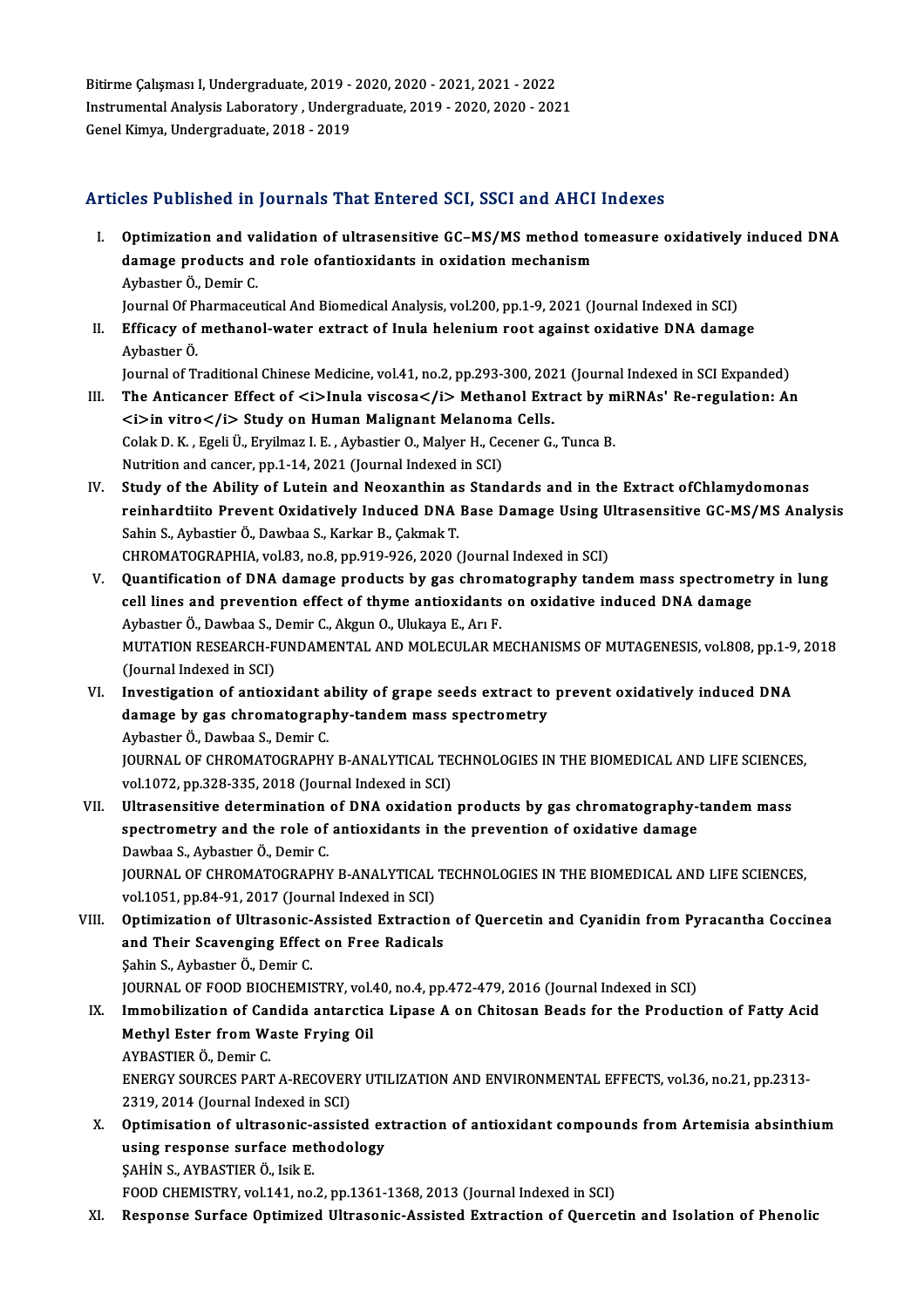Compounds From Hypericum perforatum L. by Column Chromatography AYBASTIERÖ.,ŞAHİNS.,Demir C. Compounds From Hypericum perforatum L. by Column Chromatography<br>AYBASTIER Ö., ŞAHİN S., Demir C.<br>SEPARATION SCIENCE AND TECHNOLOGY, vol.48, no.11, pp.1665-1674, 2013 (Journal Indexed in SCI)<br>Ontimization of ultresonis assi XII. Optimization of ultrasonic-assisted extraction of antioxidant compounds from blackberry leaves using response surface methodology SEPARATION SCIENCE AND TECHNOLOGY<br>Optimization of ultrasonic-assisted ex<br>using response surface methodology<br>AVPASTIER Ö, Jeik E, SAHİN S, Demir C AYBASTIERÖ., IsikE.,ŞAHİNS.,Demir C. using response surface methodology<br>AYBASTIER Ö., Isik E., ŞAHİN S., Demir C.<br>INDUSTRIAL CROPS AND PRODUCTS, vol.44, pp.558-565, 2013 (Journal Indexed in SCI)<br>Orthogonal signal sarrastian based prediction of tatal antioxida XIII. Orthogonal signal correction-based prediction of total antioxidant activity using partial least<br>squares regression from chromatograms INDUSTRIAL CROPS AND PRODUCTS, vol.44, pp<br>Orthogonal signal correction-based predi<br>squares regression from chromatograms<br>SAHIN S. Joil E. AVPASTIEP Ö. Domir C ŞAHİNS., IsikE.,AYBASTIERÖ.,Demir C. squares regression from chromatograms<br>ŞAHİN S., Isik E., AYBASTIER Ö., Demir C.<br>JOURNAL OF CHEMOMETRICS, vol.26, no.7, pp.390-399, 2012 (Journal Indexed in SCI)<br>Determination of total phonolis sentent in Puunelle L. by hor XIV. Determination of total phenolic content in Prunella L. by horseradish peroxidase immobilized onto<br>chitosan beads **JOURNAL OF CHE**<br>Determination<br>chitosan beads<br>AVRASTIER Ö. SA AYBASTIERÖ.,ŞAHİNS., IsikE.,Demir C. chitosan beads<br>AYBASTIER Ö., ŞAHİN S., Isik E., Demir C.<br>ANALYTICAL METHODS, vol.3, no.10, pp.2289-2297, 2011 (Journal Indexed in SCI)<br>Ontimization of immobilization conditions of Thormomyses lanuginesus li XV. Optimization of immobilization conditions of Thermomyces lanuginosus lipase on styrene-ANALYTICAL METHODS, vol.3, no.10, pp.2289-2297, 2011 (Journal Index<br>Optimization of immobilization conditions of Thermomyces lanua<br>divinylbenzene copolymer using response surface methodology<br>AYRASTIER Ö. DominG divinylbenzene copolymer using response surface methodology<br>AYBASTIER Ö., Demir C.

JOURNAL OF MOLECULAR CATALYSIS B-ENZYMATIC, vol.63, pp.170-178, 2010 (Journal Indexed in SCI)

### Articles Published in Other Journals

rticles Published in Other Journals<br>I. Karaduttan (Morus Nigra L.) Antioksidan Bileşiklerin Kromatografik Yöntemlerle İzolasyonu ve<br>Tavini too 1<br>Karadı<br>Tayini Karaduttan<br>Tayini<br>Aybastıer Ö.<br>Gıda val 46 Tayini<br>Aybastıer Ö.<br>Gıda, vol.46, no.1, pp.32-41, 2021 (Other Refereed National Journals)<br>Farklı Fermlandaki Ginkse bilebe'nın Antioksiden Özelliklerin

Aybastıer Ö.<br>Gıda, vol.46, no.1, pp.32-41, 2021 (Other Refereed National Journals)<br>II. Farklı Formlardaki Ginkgo biloba'nın Antioksidan Özelliklerinin Belirlenmesi<br>Aybastıer Ö. Gıda, vol.46,<br>**Farklı Forn**<br>Aybastıer Ö.<br>Ayruna Bilin Farklı Formlardaki Ginkgo biloba'nın Antioksidan Özelliklerinin Belirlenmesi<br>Aybastıer Ö.<br>Avrupa Bilim ve Teknoloji Dergisi, no.18, pp.206-212, 2020 (Other Refereed National Journals)<br>Antioxidant Astivity Assey of Phanolis

Aybastıer Ö.<br>Avrupa Bilim ve Teknoloji Dergisi, no.18, pp.206-212, 2020 (Other Refereed National Journals)<br>III. Antioxidant Activity Assay of Phenolic Compounds Isolated from Origanum Onites L. Aromatic Water<br>by High P Avrupa Bilim ve Teknoloji Dergisi, no.18, pp.206-212<br>Antioxidant Activity Assay of Phenolic Compol<br>by High Performance Liquid Chromatography<br>Aybester Ö. Demir C Antioxidant Activity<br>by High Performan<br>Aybastıer Ö., Demir C.<br>Annala of Nutritional I by High Performance Liquid Chromatography<br>Aybastier Ö., Demir C.<br>Annals of Nutritional Disorders & Therapy, vol.4, no.3, pp.1-4, 2017 (Refereed Journals of Other Institutions)

# Annais or Nutritional Disc<br>Books & Book Chapters **OOKS & BOOK Chapters<br>I. Antioxidants and Health<br>AVPASTIEP Ö**

I. Antioxidants and Health<br>AYBASTIER Ö.

in: Research and Reviews in Science and Mathematics - II, Akgül Hasan, Aksoy Ahmet, Editor, Gece Kitaplığı, Ankara, pp.81-100,2021 in: Research and Reviews in Science and Mathematics - II, Akgül Hasar<br>pp.81-100, 2021<br>II. DNA'nın Yapısı, Hasarı, Onarımı ve Hasar Ürünlerinin Tayini

# pp.81-100, 2<br><mark>DNA'nın Ya</mark><br>Aybastıer Ö.<br>in: Eon Bilim

Aybastıer Ö.<br>in: Fen Bilimleri ve Matematik Alanında Teori ve Araştırmalar, E. Nihal Ercan,Hasan Akgül, Editor, Gece Kitaplığı, Ankara,pp.145-170,2020

### Refereed Congress / Symposium Publications in Proceedings

I. Optimization of Extraction of Rutin From Butcher's Broom Fruit by Central Composite Design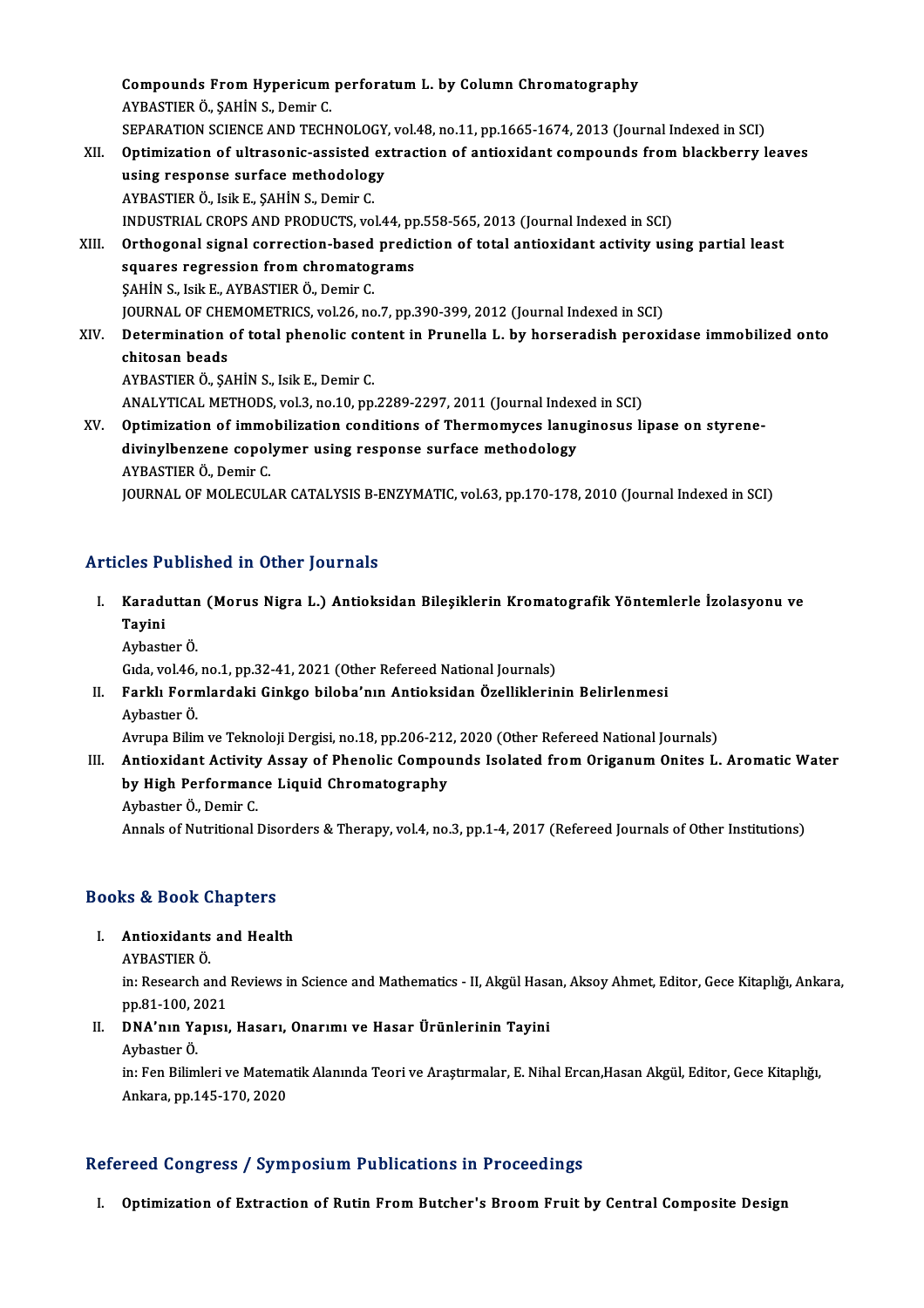AybastıerÖ.

Anatolian Congress 6th International Applied Sciences Congress, Van, Turkey, 21 - 23 May 2021, pp.68

- Aybastıer Ö.<br>Anatolian Congress 6th International Applied Sciences Congress, Van, Turkey, 21 23 May 2021, pp.68<br>II. The Effect of St. John's Wort Essential Oil and Distilled Water to Prevent Oxidative DNA Base<br>Damage
	- Anatolian<br>The Effe<br>Damage<br>Arbastan The Effect<br>Damage<br>Aybastıer Ö.<br>Middle Fest

Damage<br>Aybastıer Ö.<br>Middle East International Conference on Contemporary Scientific Studies-V, Ankara, Turkey, 27 - 28 March 2021, Aybastier Ö.<br>Middle East<br>pp.474-479<br>Inula Visse Middle East International Conference on Contemporary Scientific Studies-V, Ankara, Turkey, 27 - 28 Marc<br>pp.474-479<br>III. Inula Viscosa Bitkisinin Metanol Özütünün Malign Melanom Hücre Hattındaki Antitümöral ve<br>Sitateksik Et

pp.474-479<br>Inula Viscosa Bitkisinin Metanol<br>Sitotoksik Etkisinin Araştırılması<br>Kosak D. K., ECELLÜ, EPVILMAZ L.E. Inula Viscosa Bitkisinin Metanol Özütünün Malign Melanom Hücre Hattındaki A<br>Sitotoksik Etkisinin Araştırılması<br>Koçak D. K., EGELİ Ü., ERYILMAZ I. E., AYBASTIER Ö., MALYER H., ÇEÇENER G., TUNCA B.<br>16 Illyaal Tıbbi Biyalaji Sitotoksik Etkisinin Araştırılması<br>Koçak D. K., EGELİ Ü., ERYILMAZ I. E. , AYBASTIER Ö., MALYER H., ÇEÇENER G., TUNCA B.

IV. Investigation of Antioxidant Ability of Inula helenium Roots to Prevent Oxidatively Induced DNA 16. Ulusal Tıbbi Biyoloji ve Genetik Kongresi, Muğla, Turkey, 27 - 30 October 2019<br>Investigation of Antioxidant Ability of Inula helenium Roots to Prevent (<br>Damage by Gas Chromatography-Tandem Mass Spectrometry<br>AYBASTIER Ö Damage by Gas Chromatography-Tandem Mass Spectrometry Damage by Gas Chromatography-Tandem Mass Spectrometry<br>AYBASTIER Ö.<br>1st Eurasia Biochemical Approaches Technologies, 27 - 30 October 2018<br>Determination of Antiovident Properties of Inula belenium Boota

AYBASTIER Ö.<br>1st Eurasia Biochemical Approaches Technologies, 27 - 30 October 2018<br>V. Determination of Antioxidant Properties of Inula helenium Roots and Cotinus coggygria Leaves<br>Cokekan N. AVPASTIER Ö. 1st Eurasia Biochemical A<br>Determination of Antio<br>Çalışkan N., AYBASTIER Ö.<br>1st International Congress Determination of Antioxidant Properties of Inula helenium Roots and Cotinus coggy<br>Calışkan N., AYBASTIER Ö.<br>1st International Congress on Medicinal and Aromatic Plants, Konya, Turkey, 10 - 12 May 2017<br>The Effect of Vitia V

Calışkan N., AYBASTIER Ö.<br>1st International Congress on Medicinal and Aromatic Plants, Konya, Turkey, 10 - 12 May 2017<br>1990 - AVBASTIER Ö. DAWBAA S. DEMİR C 1st International Congress on Medicinal and Aromatic Plants, Konya, Turkey, 10 - 12 May 2017<br>The Effect of Vitis Vinifera Tendril Extract on the Prevention of Oxidative DNA Dam<br>AYBASTIER Ö., DAWBAA S., DEMİR C.<br>1st Interna The Effect of Vitis Vinifera Tendril Extract on the Prevention of Oxidative DNA Dama<br>AYBASTIER Ö., DAWBAA S., DEMİR C.<br>1st International Congress on Medicinal and Aromatic Plants, Konya, Turkey, 10 - 12 May 2017<br>DNA Bar Ha

- VII. DNA Baz Hasar Ürünleri Oluşumu Üzerine Antioksidanların Etkisi AYBASTIER Ö., DEMİR C., ARI F., Akgün O., ULUKAYA E. DNA Baz Hasar Ürünleri Oluşumu Üzerine Antioksidanların<br>AYBASTIER Ö., DEMİR C., ARI F., Akgün O., ULUKAYA E.<br>VIII. Ulusal Analitik Kimya Kongresi, Turkey, 30 May - 03 June 2016<br>Oksidatif DNA Hasarı Makanizma Hasar Ürünleri
- VIII. Oksidatif DNA Hasarı Mekanizma Hasar Ürünleri ve Ölçümü<br>DEMİR C., AYBASTIER Ö. VIII. Ulusal Analitik Kimy<br><mark>Oksidatif DNA Hasarı</mark><br>DEMİR C., AYBASTIER Ö.<br>VIII. Illusal Analitik Kimy DEMİR C., AYBASTIER Ö.<br>VIII. Ulusal Analitik Kimya Kongresi, Isparta, Turkey, 30 May - 03 Ju<br>IX. DNA Oksidatif Hasar Ürünlerinin GC MS MS ile Eser Analizi<br>DEMİR C. AYBASTIER Ö.

VIII. Ulusal Analitik Kimya Kongresi, Isparta, Turkey, 30 May - 03 June 2016

- VIII. Ulusal Analitik Kimy<br><mark>DNA Oksidatif Hasar (</mark><br>DEMİR C., AYBASTIER Ö.<br>W. Feer Analiz Konsuesi DNA Oksidatif Hasar Ürünlerinin GC MS MS ile Eser A<br>DEMİR C., AYBASTIER Ö.<br>IV. Eser Analiz Kongresi, Sakarya, Turkey, 19 - 22 May 2016<br>Oksidatif DNA Hasar Ürünlerinin GC MS MS ile Belirle DEMİR C., AYBASTIER Ö.<br>IV. Eser Analiz Kongresi, Sakarya, Turkey, 19 - 22 May 2016<br>X. Oksidatif DNA Hasar Ürünlerinin GC MS MS ile Belirlenmesi
- AYBASTIERÖ.,DEMİRC.

XIV. Ulusal Spektroskopi Kongresi, Turkey, 29 - 31 May 2015

AYBASTIER Ö., DEMİR C.<br>XIV. Ulusal Spektroskopi Kongresi, Turkey, 29 - 31 May 2015<br>XI. DNA nın Oksidatif Hasarı Üzerine Sarı Kantaronun Hypericum Perforatum Etkisinin Belirlenmesi<br>Dede E. AYPASTIER Ö. DEMİR C XIV. Ulusal Spektroskopi Kongres<br><mark>DNA nın Oksidatif Hasarı Üze</mark>:<br>Dede E., AYBASTIER Ö., DEMİR C.<br>VI. Ulusal Kimve Öğrensi Kongres DNA nın Oksidatif Hasarı Üzerine Sarı Kantaronun Hy<sub>l</sub><br>Dede E., AYBASTIER Ö., DEMİR C.<br>VI. Ulusal Kimya Öğrenci Kongresi, Turkey, 17 - 19 May 2015<br>Antiovidant Effects and Kinstis Properties of Carysare

## Dede E., AYBASTIER Ö., DEMIR C.<br>VI. Ulusal Kimya Öğrenci Kongresi, Turkey, 17 - 19 May 2015<br>XII. Antioxidant Effects and Kinetic Properties of Carvacrol Thymol and Thymoquinone against the<br>Fonton Beastion VI. Ulusal Kimya Öğrenci Kongresi, Turkey, 17 - 19 May 2015<br>Antioxidant Effects and Kinetic Properties of Carvacro<br>Fenton Reaction<br>AYBASTIER Ö., DEMİR C. Antioxidant Effects an<br>Fenton Reaction<br>AYBASTIER Ö., DEMİR C.<br><sup>Ditteon 2015-9-12 Mare</sub></sup>

Pittcon 2015, 8 - 12 March 2015

AYBASTIER Ö., DEMIR C.<br>Pittcon 2015, 8 - 12 March 2015<br>XIII. The Effects of Antioxidants on Biomarkers Related to DNA Oxidative Damage<br>AVRASTIER Ö. DEMIR C Pittcon 2015, 8 - 12 March<br>The Effects of Antioxic<br>AYBASTIER Ö., DEMİR C.<br>Pittcon 2015, 8 - 12 Marc The Effects of Antioxidants of<br>AYBASTIER Ö., DEMİR C.<br>Pittcon 2015, 8 - 12 March 2015<br>Ates Dikani Mewsesi İle Yanılı AYBASTIER Ö., DEMİR C.<br>Pittcon 2015, 8 - 12 March 2015<br>XIV. Ateş Dikeni Meyvesi İle Yapılan Kemometrik Çalışma Hedef Kuersetin Bileşiğinin Yüksek Miktarlarda<br>Fidesi

## Pittcon 2015, 8 - 12 March 2015<br>Ateş Dikeni Meyvesi İle Yapılaı<br>Eldesi<br>ŞAHİN S., AYBASTIER Ö., DEMİR C. Ateş Dikeni Meyvesi İle Yapılaı<br>Eldesi<br>ŞAHİN S., AYBASTIER Ö., DEMİR C.<br>III Bilgilandirma va Ar ge Günleri

UÜ Bilgilendirme ve Ar-ge Günleri, Turkey, 12 - 14 November 2014

ŞAHİN S., AYBASTIER Ö., DEMİR C.<br>UÜ Bilgilendirme ve Ar-ge Günleri, Turkey, 12 - 14 November 2014<br>XV. Karvakrol Timol ve Timokinon Moleküllerinin Fenton Reaksiyonuna Karşı Antioksidan Etkisi<br>AVPASTIER Ö. DEMİR C UÜ Bilgilendirme ve Ar-g<br><mark>Karvakrol Timol ve Ti</mark><br>AYBASTIER Ö., DEMİR C.<br>VII Hlusal Analitik Kimya Karvakrol Timol ve Timokinon Moleküllerinin Fenton Reaks<br>AYBASTIER Ö., DEMİR C.<br>VII. Ulusal Analitik Kimya Kongresi, Turkey, 1 - 05 September 2014<br>Kaktüs Exailea Mammifona Bitkisinin Oxsanlarındaki Antiakı AYBASTIER Ö., DEMİR C.<br>1997: VII. Ulusal Analitik Kimya Kongresi, Turkey, 1 - 05 September 2014<br>1997: Kaktüs Frailea Mammifera Bitkisinin Organlarındaki Antioksidan Özellikteki Fenolik Maddelerin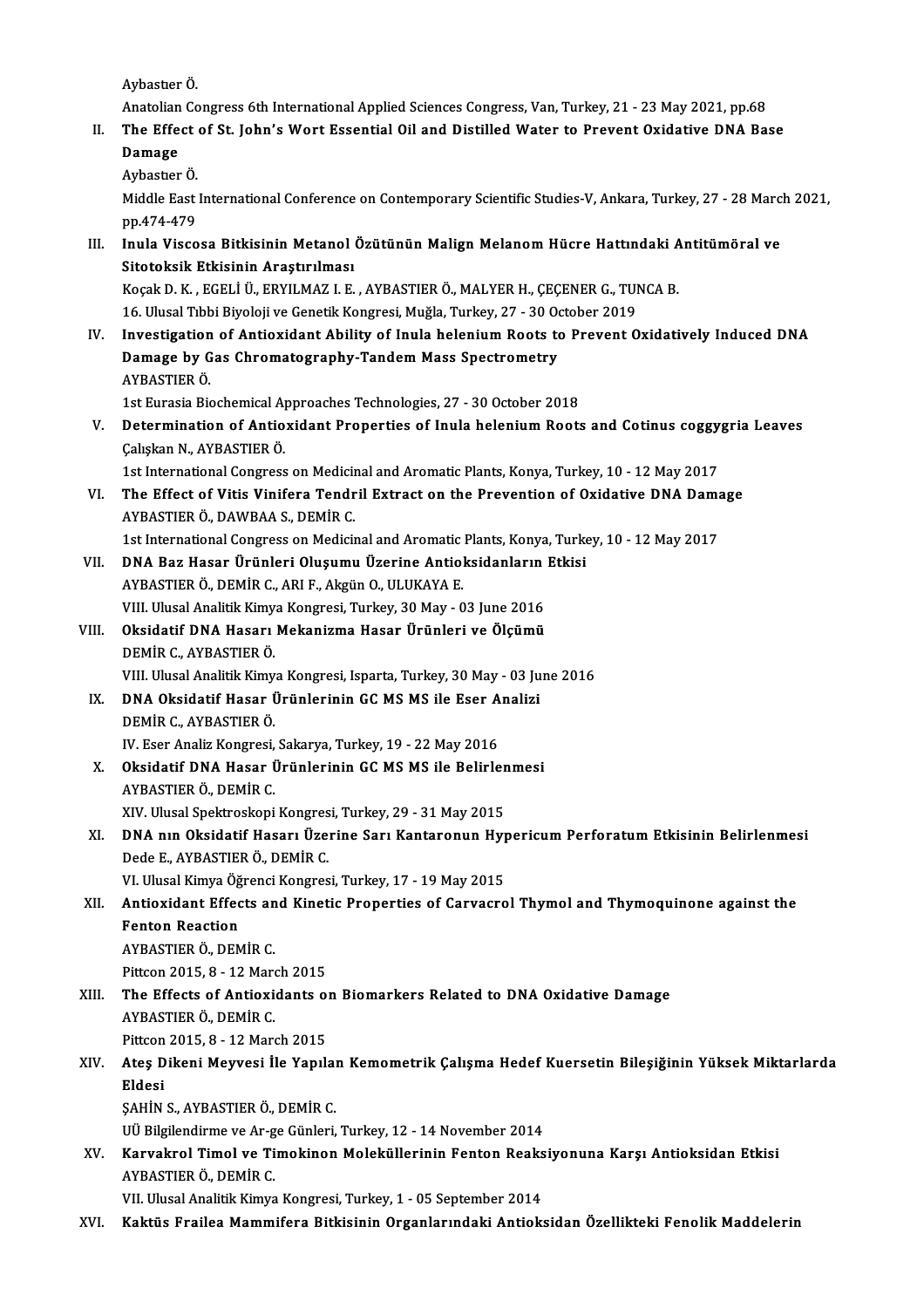|         | Belirlenmesi                                                                                             |
|---------|----------------------------------------------------------------------------------------------------------|
|         | Kütükçü M., AYBASTIER Ö., DEMİR C.<br>V. Ulusal Kimya Öğrenci Kongresi, Turkey, 17 - 19 May 2014         |
|         |                                                                                                          |
| XVII.   | Isolation of Phenolic Compounds from Black Mulberry Morus Nigra L by Column Chromatography               |
|         | AYBASTIER Ö., Işık K., DEMİR C.                                                                          |
|         | 6th Black Sea Basin Conference on Analytical Chemistry, 10 - 14 September 2013                           |
| XVIII.  | Response Surface Optimized Ultrasonic Extraction of Antioxidant Compounds from Pyracantha                |
|         | coccinea                                                                                                 |
|         | ŞAHİN S., AYBASTIER Ö., DEMİR C.                                                                         |
|         | 6th Black Sea Basin Conference on Analytical Chemistry, Turkey, 10 - 14 September 2013                   |
| XIX.    | Antioxidant Effects of Resveratrol Carvacrol and Ellagic Acid Against Fenton Reaction                    |
|         | AYBASTIER Ö., DEMİR C.                                                                                   |
|         | 6th Black Sea Basin Conference on Analytical Chemistry, 10 - 14 September 2013                           |
| XX.     | Pyracantha coccinea Ateş Dikeni Meyvesinden Kuersetin Ekstraksiyon Parametrelerinin Kemometrik           |
|         | Optimizasyonu                                                                                            |
|         | AYBASTIER Ö., ŞAHİN S., DEMİR C.                                                                         |
|         | Kromatografi 2013 Kongresi, Turkey, 19 - 22 June 2013                                                    |
| XXI.    | Çilekli Yoğurttan Antioksidan Madde Ekstraksiyonu Parametrelerinin Kemometrik Optimizasyonu              |
|         | AYBASTIER Ö., ŞAHİN S., DEMİR C.                                                                         |
|         | Uludağ Üniversitesi Bilgilendirme ve AR-GE Günleri, Turkey, 13 - 15 November 2012                        |
| XXII.   | Optimization of Ultrasonic assisted Acidic Hydrolysis of Rutin by Response Surface Methodology           |
|         | AYBASTIER Ö., Işık E., DEMİR C.                                                                          |
|         | 8th Aegean Analytical Chemistry Days, 16 - 20 September 2012                                             |
| XXIII.  | Determination Of Phenolic Compounds in Hypericum Perforatum L and Isolation by Column                    |
|         | Chromatography                                                                                           |
|         | AYBASTIER Ö., ŞAHİN S., DEMİR C.                                                                         |
|         | 3rd PAK-TURK Conference on Chemical Sciences, Turkey, 13 - 15 September 2012                             |
| XXIV.   | Antioksidan Özelliğe Sahip Rutin in Ultrasonik Enzimatik Hidroliz Koşullarının Optimizasyonu             |
|         | Işık E., AYBASTIER Ö., DEMİR C.                                                                          |
|         | VI. Ulusal Analitik Kimya Kongresi, Turkey, 3 - 07 September 2012                                        |
| XXV.    | Böğürtlen Yaprağından Antioksidan Maddelerin Ultrasonik Ekstraksiyon Parametrelerinin                    |
|         | Kemometrik Optimizasyonu                                                                                 |
|         | AYBASTIER Ö., IŞIK E., ŞAHİN S., DEMİR C.                                                                |
|         | VI. Ulusal Analitik Kimya Kongresi, Turkey, 3 - 07 September 2012                                        |
| XXVI.   | Çilekli Yoğurttan Antioksidan Madde Ekstraksiyonu Parametrelerinin Merkezi Kompozit Dizayn İle           |
|         | Optimizasyonu                                                                                            |
|         | BAYRAM Z., ÖZKAYNAK S., AYBASTIER Ö., ŞAHİN S., DEMİR C.                                                 |
|         | VI. Ulusal Analitik Kimya Kongresi, Turkey, 3 - 07 September 2012                                        |
| XXVII.  | Endüstriyel Üretim Proses Parametrelerinin Kemometrik Optimizasyonu                                      |
|         | ŞAHİN S., AYBASTIER Ö., IŞIK E., DEMİR C.                                                                |
|         | 1. Uludağ Üniversitesi Bilgilendirme ve AR-GE Günleri, Turkey, 15 - 16 November 2011                     |
| XXVIII. | Tıbbi ve Aromatik Bitkilere Kimyasal Bir Bakış                                                           |
|         | ŞAHİN S., AYBASTIER Ö., IŞIK E., DEMİR C.                                                                |
|         | 1. Uludağ Üniversitesi Bilgilendirme ve AR-GE Günleri, Turkey, 15 - 16 November 2011                     |
| XXIX.   | Response Surface Optimized Ultrasonic Assisted Extraction of Phenolic Compounds from Artemisia L         |
|         | ŞAHİN S., AYBASTIER Ö., IŞIK E., DEMİR C.                                                                |
|         | 1st International Conference on New Trends in Chemometrics and Applications, Turkey, 8 - 11 October 2011 |
| XXX.    | Response Surface Optimized Ultrasonic Assisted Extraction of Quercetin from Hypericum Perforatum         |
|         | L                                                                                                        |
|         | AYBASTIER Ö., ŞAHİN S., DEMİR C.                                                                         |
|         | 1st International Conference on New Trends in Chemometrics and Applications, Turkey, 8 - 11 October 2011 |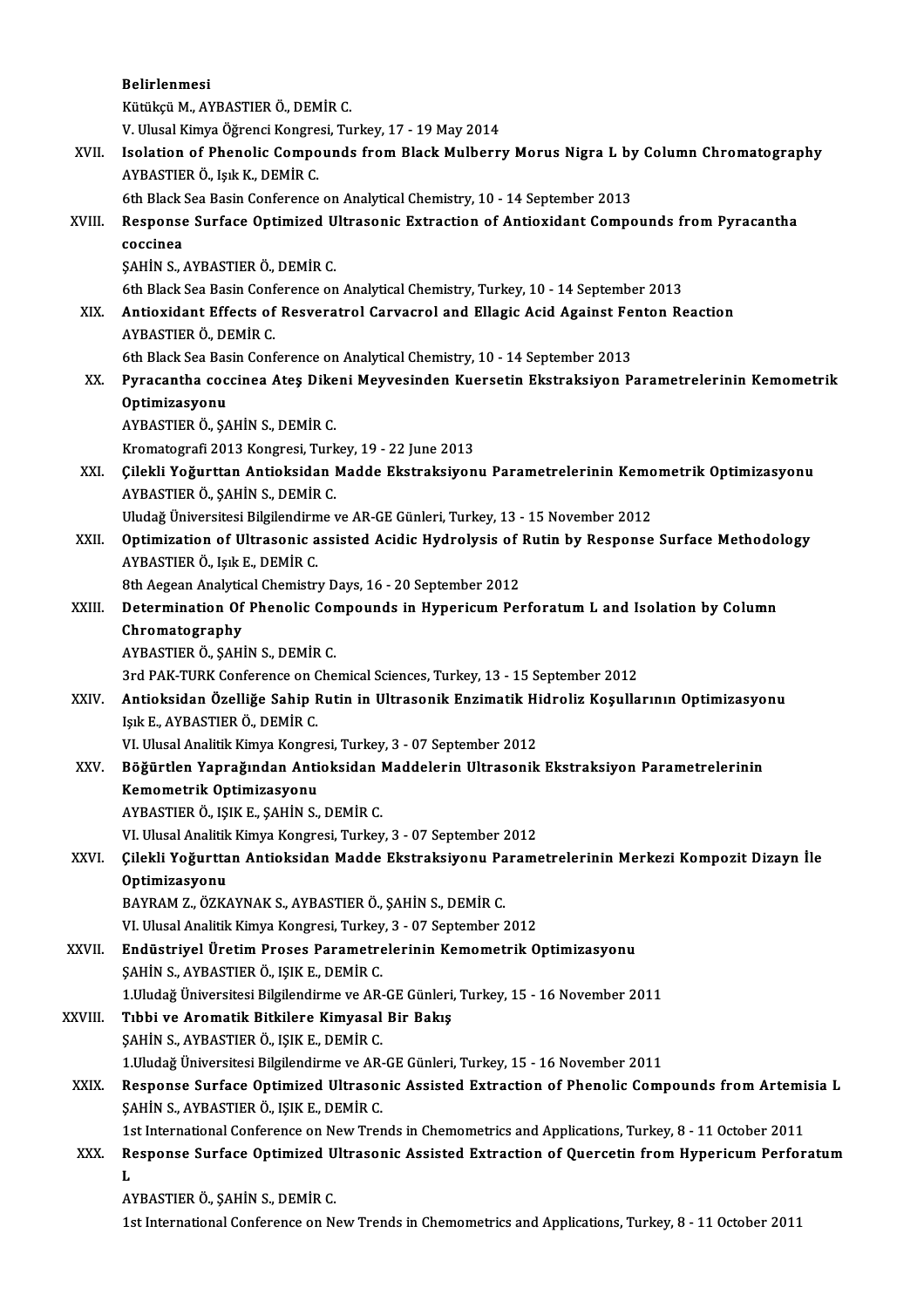| XXXI.        | Fenolik Maddelerin Ekstraksiyonu ve Antioksidan Aktivitelerinin Tayini                                                                        |
|--------------|-----------------------------------------------------------------------------------------------------------------------------------------------|
|              | AYBASTIER Ö., ŞAHİN S., DEMİR C.                                                                                                              |
|              | II. Ulusal Kimya Öğrenci Kongresi, Turkey, 14 - 17 June 2011                                                                                  |
| XXXII.       | Pirinanın Enzim Tutuklanmasında Destek Maddesi Olarak Kullanılabilirliğinin Araştırılması<br>ÜNEŞ T., AYBASTIER Ö., YÜCEL Y.                  |
|              | 24. Ulusal Kimya Kongresi, Turkey, 29 June - 03 July 2010                                                                                     |
| XXXIII.      | Kromatografik Veriler Kullanılarak Kemometrik Yöntemler ile Antioksidan Aktivite Tayini                                                       |
|              | DEMİR C., ŞAHİN S., ESRA S., AYBASTIER Ö.                                                                                                     |
|              | V. Ulusal Analitik Kimya Kongresi, Turkey, 21 - 25 June 2010                                                                                  |
| <b>XXXIV</b> | Kitosan Kürelere HRP Enzimi İmmobilizasyonu ile Bitki Örneklerinde Enzimatik Toplam Fenol Tayini<br>AYBASTIER Ö., ŞAHİN S., ESRA S., DEMİR C. |
|              | V. Ulusal Analitik Kimya Kongresi, Turkey, 21 - 25 June 2010                                                                                  |
| XXXV.        | Prediction of Total Antioxidant Activity from Chromatograms by Net Analyte Signal and Orthogonal                                              |
|              | <b>Signal Correction Partial Least Squares Regression</b>                                                                                     |
|              | ŞAHİN S., ESRA S., AYBASTIER Ö., DEMİR C.                                                                                                     |
|              | Workshop On Antioxidant Measurement Assay Methods, Turkey, 21 April 2010                                                                      |
| XXXVI.       | Lipozyme TL 100L Enziminin Stiren Divilbenzen Polimeri Üzerine İmmobilizasyon Parametrelerinin                                                |
|              | Kemometrik Optimizasyonu                                                                                                                      |
|              | AYBASTIER Ö., DEMİR C.                                                                                                                        |
|              | IV. Ulusal Analitik Kimya Kongresi, Turkey, 25 - 27 June 2008                                                                                 |
| XXXVII.      | Lipaz Enziminin Değişik Matrikslere İmmobilizasyonu ve Biyodizel Üretiminde Kullanılması                                                      |
|              | AYBASTIER Ö., DİZGE N., YÜCEL Y., DEMİR C., KESKİNLER B.                                                                                      |
|              | 1. Ulusal Yağlı Tohumlu Bitkiler ve Biyodizel Sempozyumu, Turkey, 28 - 31 May 2007                                                            |
| XXXVIII.     | Kanola Yağının Lipaz Katalizli Transesterifikasyonu                                                                                           |
|              | AYBASTIER Ö., DİZGE N., YÜCEL Y., DEMİR C., KESKİNLER B.                                                                                      |
|              | 1. Ulusal Yağlı Tohumlu Bitkiler ve Biyodizel Sempozyumu, Turkey, 28 - 31 May 2007                                                            |
| <b>XXXIX</b> | Bazı Lipaz Enzimlerinin Polimer Matriksi Üzerine İmmobilizasyonu ve Biyodizel Üretiminde                                                      |
|              | Kullanılması                                                                                                                                  |
|              | AYBASTIER Ö., YÜCEL Y., DEMİR C.                                                                                                              |
|              | 3. Ulusal Afinite Teknikleri Kongresi, Turkey, 12 - 14 September 2007                                                                         |
|              |                                                                                                                                               |

### Supported Projects

Supported Projects<br>AYBASTIER Ö., ERYILMAZ I. E. , EGELİ Ü., Project Supported by Higher Education Institutions, Türkiye'de Bazı Otokton<br>Ürüm Cesitlerinden ve Fermente Hellerinden Elde Edilesek Ekstrektlerin Perkinsen Heste ULPPULUCA TIUJUUS<br>AYBASTIER Ö., ERYILMAZ I. E. , EGELİ Ü., Project Supported by Higher Education Institutions, Türkiye'de Bazı Ot<br>Üzüm Çeşitlerinden ve Fermente Hallerinden Elde Edilecek Ekstraktların Parkinson Hastalığı i AYBASTIER Ö., ERYILMAZ I. E. , EGELİ Ü., Project Supported by Higher Education Institutions,<br>Üzüm Çeşitlerinden ve Fermente Hallerinden Elde Edilecek Ekstraktların Parkinson Hastalığı i<br>Rejeneratif ve Nöro-koruyucu Etkiler Üzüm Çeşitlerinden ve Fermente Hallerinden Elde Edilecek Ekstraktların Parkinson Hastalığı in vitro Modelinde<br>Rejeneratif ve Nöro-koruyucu Etkilerinin Moleküler Düzeyde Araştırılması, 2018 - Continues<br>Aybastıer Ö., Egeli Ü Rejeneratif ve Nöro-koruyucu Etkilerinin Moleküler Düzeyde Araştırılması, 2018 - Continues<br>Aybastıer Ö., Egeli Ü., Project Supported by Higher Education Institutions, Inula Vıscosa Yapraldarından Elde Edilen<br>Metanol ve Su Aybastier Ö.,<br>Metanol ve Si<br>2018 - 2021<br>Ari E. Sabin S Metanol ve Su Öziltlerinin Malıgn Melanom Hücre Hatları Üzerine Sitotoksik ve Antiproliferatif Etkilerinin Araştırılması,<br>2018 - 2021<br>Arı F., Şahin S., Aybastıer Ö., Project Supported by Higher Education Institutions, Mali

2018 - 2021<br>Arı F., Şahin S., Aybastıer Ö., Project Supported by Higher Education Institutions, Malign ve Sağlıklı Akciğe<br>Oksidatif DNA Hasarı Markör Ürünlerinin Belirlenmesi ve Hasar Oluşumunu Antioksidanların Baskılama<br>M Arı F., Şahin S., Aybastıer Ö., Project Supporte<br>Oksidatif DNA Hasarı Markör Ürünlerinin Bel:<br>Mekanizmalarının Araştırılması, 2014 - 2020<br>Aybastıar Ö. Sahin S. Project Supported by H Oksidatif DNA Hasarı Markör Ürünlerinin Belirlenmesi ve Hasar Oluşumunu Antioksidanların Baskılama<br>Mekanizmalarının Araştırılması, 2014 - 2020<br>Aybastıer Ö., Şahin S., Project Supported by Higher Education Institutions, Baz

Mekanizmalarının Araştırılması, 2014 - 2020<br>Aybastıer Ö., Şahin S., Project Supported by Higher Education Institutions, Bazı Doğal Örneklerde<br>İzolasyonu ve Bu Maddelerin DNA Oksidatif Hasarı Üzerine Etkilerinin İncelenmesi Aybastıer Ö., Şahin S., Project Supported by Higher Education Institutions, Bazı Doğal Örneklerden Fenolik Maddele<br>İzolasyonu ve Bu Maddelerin DNA Oksidatif Hasarı Üzerine Etkilerinin İncelenmesi, 2013 - 2020<br>Şahin S., Ayb İzolasyonu ve Bu Maddelerin DNA Oksidatif Hasarı Üzerine Etkilerinin İncelenmesi, 2013 - 2020<br>Şahin S., Aybastıer Ö., Project Supported by Higher Education Institutions, Farklı Stres Ortamlarında Mikroalglerin<br>Sentezlediği Şahin S., Aybastıer Ö., Project Supported by Higher Education Institutions, Farklı Stres Ortamlarında Mikroalgleri<br>Sentezlediği Karotenoidlerin Oluşum Mekanizmasının İncelenmesi ve Antioksidan Özeliklerinin Belirlenmesi, 2 Sentezlediği Karotenoidlerin Oluşum Mekanizmasının İncelenmesi ve Antioksidan Özeliklerinin Belirlenmesi, 2<br>Şahin S., Aybastıer Ö., Project Supported by Higher Education Institutions, Kestane Ballarının Serbest Radikall<br>Sü